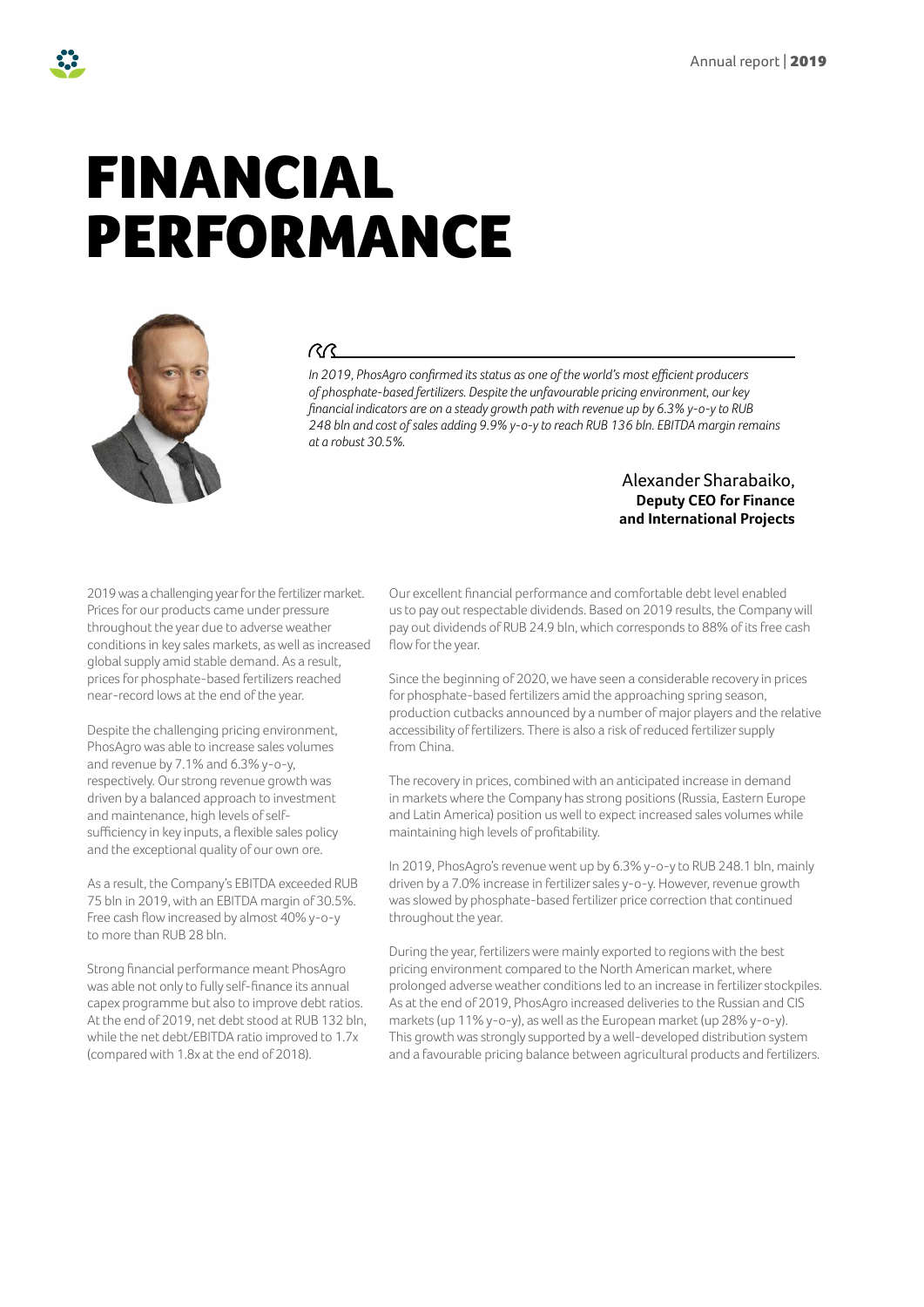



Gross profit in 2019 increased by 2.4% y-o-y and amounted to RUB 111.9 bln (USD 1.7 bln), with a gross profit margin of 45%, down from 47% in 2018. Gross profit and gross profit margin in the phosphate-based and nitrogen fertilizer segments changed as follows:

- Gross profit for phosphate-based fertilizers increased by 2.4% to RUB 90.2 bln (USD 1.4 bln), while the gross profit margin decreased to 45% (from 47% in 2018) as global prices dropped to a 13-year minimum in 4Q 2019.
- Gross profit for the nitrogen segment grew by 3.4% and stood at RUB 21.3 bln (USD 329 mln), with a gross profit margin of 56%, unchanged y-o-y.

EBITDA for FY 2019 increased by 0.9% y-o-y to RUB 75.6 bln (USD 1.2 bln). EBITDA growth for the year was weaker due to record low prices in 4Q 2019, resulting in a 39.7% y-o-y decrease in EBITDA for 4Q 2019 to RUB 11.2 bln (USD 176 mln). Despite this, EBITDA margin for FY 2019 remained a robust 30.5%.

Net profit adjusted for non-cash FX items for 2019 declined by 11.2% y-o-y to RUB 37.1 bln (USD 573 mln).

In 2019, net operating cash flow increased by 19.9% to RUB 71.6 bln (USD 1.1 bln), partly due to more efficient management of working capital.

Capital expenditure in 2019 amounted to RUB 36.0 bln (USD 555 mln), excluding capitalised repairs, which corresponds to 48% of EBITDA for the reporting period.

### **Revenue breakdown by key products,** *RUB mln*

| Item                 | 2018 | 2019 | Change<br>y-o-y, % |
|----------------------|------|------|--------------------|
| DAP/MAP              | 77.9 | 77.9 | 0.1                |
| NPK(S)               | 60.9 | 68.4 | 12.3               |
| Phosphate rock       | 22.1 | 25.8 | 16.7               |
| Nitrogen fertilizers | 37.0 | 37.9 | 2.3                |

#### **FY 2019 financial and operational highlights,** *RUB mln or %*

|                             | 2018                          | 2019                          | Change<br>у-о-у, % |
|-----------------------------|-------------------------------|-------------------------------|--------------------|
| Revenue                     | 233,312                       | 248,125                       | 6.3                |
| <b>EBITDA</b>               | 74,908                        | 75,582                        | 0.9                |
| <b>EBITDA</b> margin        | 32.1                          | 30.5                          |                    |
| Net profit                  | 22,135                        | 49,408                        | 123.2              |
| Adjusted net profit         | 41,748                        | 37,062                        | $-11.2$            |
|                             | 31<br><b>December</b><br>2018 | 31<br><b>December</b><br>2019 |                    |
| Net debt                    | 135,330                       | 131,583                       | $-2.8$             |
| <b>ND/LTM EBITDA</b>        | 1.81x                         | 1.74x                         |                    |
| Sales, kt                   | 2018                          | 2019                          | Change<br>у-о-у, % |
| Phosphate-based fertilizers | 6,636                         | 7,258                         | 9.4                |
| Nitrogen fertilizers        | 2,203                         | 2,197                         | $-0.3$             |
| <b>Total sales</b>          | 8,839                         | 9,455                         | 7.0                |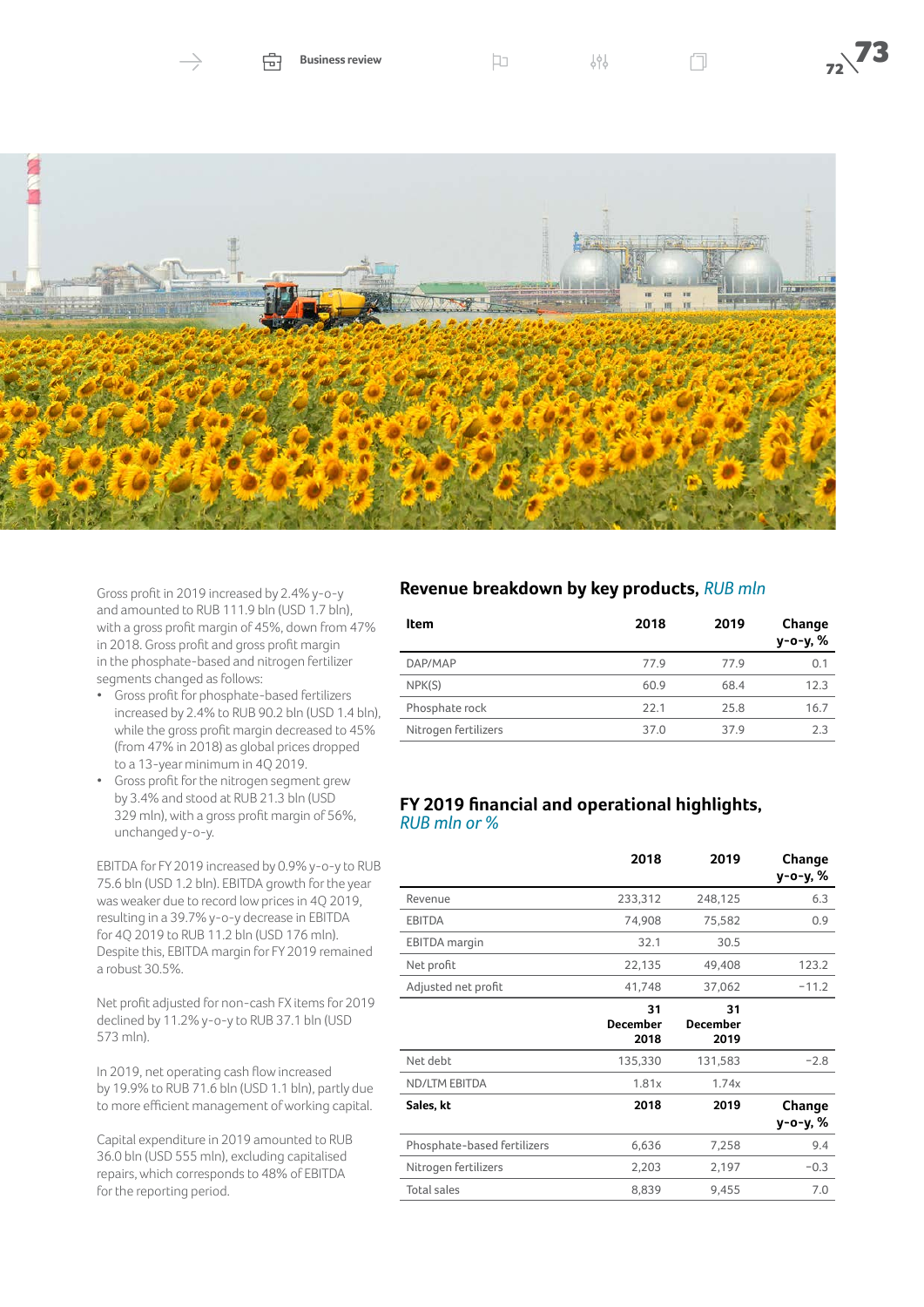The net debt/EBITDA ratio improved from 1.8x to 1.7x as at 31 December 2019, reflecting EBITDA growth and the appreciation of the rouble against the US dollar in 2019. As at 31 December 2019, net debt amounted to RUB 131.6 bln (USD 2.1 bln).

In 2019, cost of sales went up by 9.9% y-o-y to RUB 136.2 bln (USD 2.1 bln), mainly due to rising potash prices, as well as an accelerated increase in phosphate rock and fertilizer production. Other contributors included one-off payroll and electricity expenses.

Costs for materials and services in 2019 rose by 10.5% y-o-y and amounted to RUB 41.2 bln (USD 637 mln) as a result of:

- a 12.6% increase in the cost of phosphate rock transportation to RUB 8.6 bln (USD 133 mln) as a result of higher production volumes and a 4% rise in railway tariffs;
- a 6.7% y-o-y increase in repair expenses to RUB 10.1 bln (USD 156 mln) driven by cost inflation during the year and expansion of production capacities following the completion of the Company's long-term investment programme at the end of 2018;
- a 39.8% y-o-y increase in drilling and blasting expenses to RUB 2.3 bln (USD 36 mln) due to accelerated mine development.

In 2019, costs for raw materials went up by 7.3% y-o-y to RUB 43.2 bln (USD 667 mln) driven by:



Strong financial performance meant PhosAgro was able not only to fully self-finance its annual capex programme but also to improve debt ratios.

- a 33.7% y-o-y increase in potash costs to RUB 13.7 bln (USD 211 mln) mainly due to higher purchase prices for potassium compared to the previous year;
- a 4.4% y-o-y increase in natural gas expenses to RUB 12.6 bln (USD 195 mln) as a result of 3.7% y-o-y growth in ammonia production and higher sales of nitrogen fertilizers;
- an 18.6% y-o-y rise in costs for ammonium sulphate to RUB 3.6 bln (USD 55 mln) mainly due to an increase in the production of fertilizer grades containing sulphate;
- a reduction in costs for sulphur and sulphuric acid limited the increase in raw materials expenses. These costs decreased by 14.2% y-o-y to RUB 9.2 bln (USD 142 mln) mainly due to lower prices for sulphur and sulphuric acid.

Electricity costs rose by 13.3% y-o-y and stood at RUB 6.2 bln (USD 196 mln) mainly due to a nationwide programme to modernise the electricity industry (CDA 2), which led to a 15.0% y-o-y increase in the purchase price.

Administrative expenses for 2019 went up by 15.5% y-o-y and amounted to RUB 16.5 bln (USD 255 mln), driven mainly by a 17.6% increase in expenses for salaries and social contributions to RUB 9.3 bln (USD 144 mln).

In 2019, selling expenses showed a 9.3% y-o-y growth and stood at RUB 38.1 bln (USD 589 mln). The main factors behind the growth were:

- a 10.4% y-o-y increase in expenses on Russian Railways services and operators' fees to RUB 11.4 bln (USD 177 mln) on the back of an overall sales growth and higher railway tariffs;
- a 2.9% y-o-y increase in freight, port and stevedoring expenses to RUB 18.3 bln (USD 283 mln), mainly due to higher freight tariffs;
- a 36.4% y-o-y increase in spending on customs duties to RUB 1.9 bln (USD 29 mln) reflecting changes in the delivery terms to the European market.

**28.3 RUB bln**

**75.6**

**RUB bln**

**EBITDA** 

 $\bullet$ 

 $\overline{\phantom{0}}$ 

 $\bullet$ 

**Free cash flow**



**capex in 2019**